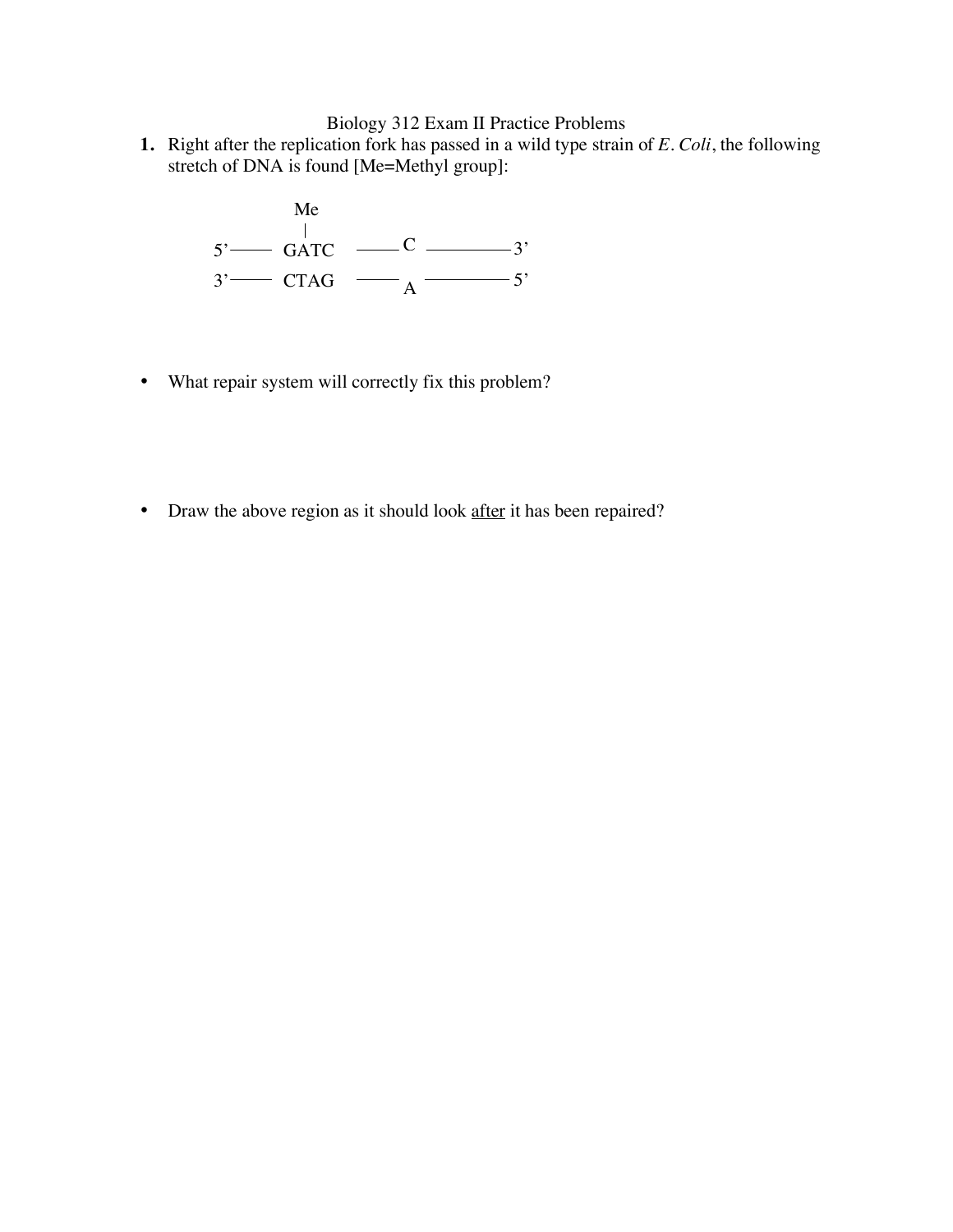- **2.** You have isolated a novel mutant of  $\lambda$  phage. After much painstaking work, you have constructed the following maps of (1) the mutant phage and (2) the region of the *E. coli* chromosome around the bacterial attachment site (BOB'). You notice two things about your mutant phage:
	- **It has a normal phage attachment site (POP')**
	- **It has a stretch of DNA that is homologous to a stretch of DNA in the** *E. coli* **chromosome (shown below in the shaded region marked A C)**



You allow your mutant phage to integrate into the bacterial chromosome in a wild type *E. coli*. You find **two** distinct products that are due to two different types of recombination. Draw them both and indicate if you would expect to find each of the products if the host bacteria had been RecA (no functional RecA protein).